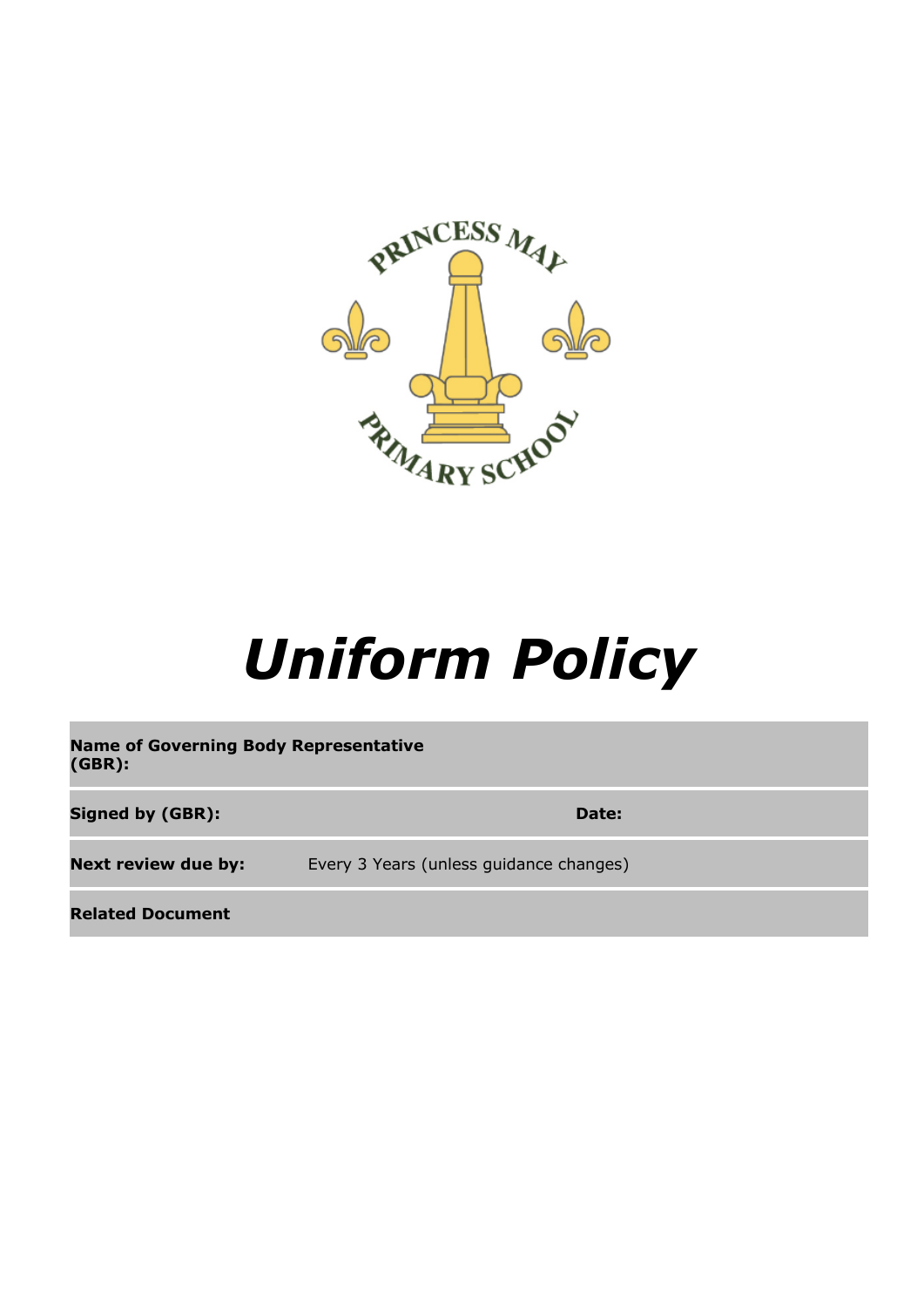# **1. Introduction**

It is our school policy that all children wear school uniform when attending school, or when participating in school-organised events outside normal school hours. We ask children to wear their shirts tucked into their skirts or trousers/shorts, and to take a pride in their personal appearance. Some items of uniform can be bought from school, whilst others are easily available, at very competitive prices, at local shops, including supermarkets. A complete list of the items needed for school uniform including those for Physical Education, is printed overleaf.

## **1.1 Aims and objectives**

Our policy on school uniform is based on the belief that school uniform:

- promotes a sense of pride in our school;
- helps to create a sense of community and belonging towards the school;
- identifies the children with the school:
- supports our commitment to inclusion;
- prevents children from wearing 'fashion clothes' that could be distracting in class;
- is practical, smart and designed with health and safety in mind;
- is considered good value for money;

## **1.2 Jewellery, Hair Ornaments, Make-up and Nail Varnish**

For health and safety reasons we do not allow children to wear jewellery. The exceptions to this rule are ear-ring studs in pierced ears, and small objects of religious significance. Children are required to remove any items during PE lessons to prevent them from causing injury. Please note: Teachers are not permitted to remove earrings. Make up and nail varnish should not be worn to school unless for an out of school hours function, for example a school disco. Extreme hairstyles are not appropriate for school. The use of styling products should be kept to a minimum and children should not have decorative patterns cut into their hair or have hair coloured or dyed.

#### **1.3 Footwear**

For health and safety reasons we do not allow children to wear shoes with platform soles or high heels. All children are required to wear plain black shoes or trainers without logos as stated in the uniform list.

## **2. The Role of Parents**

We believe that one of the responsibilities of parents is to ensure that their child has the correct uniform and PE kit, and that it is clean, in good repair and that the child's name is written on all items. If a parent has difficulties for any reason with fulfilling this request they are asked to speak confidentially to a senior member of staff to discuss the issues. Parents should be assured that we will do all we can to help. Children who arrive at school wearing non-school uniform clothing will be loaned an appropriate item from our nearly new shop to wear for that day. The same system will apply for children who do not have a PE kit. Parents will be contacted to discuss the matter. The school welcomes children from all backgrounds and faith communities. If there are serious reasons, for example on religious grounds, why parents want their child to wear clothes that differ from the school uniform, the school will consider such requests sympathetically.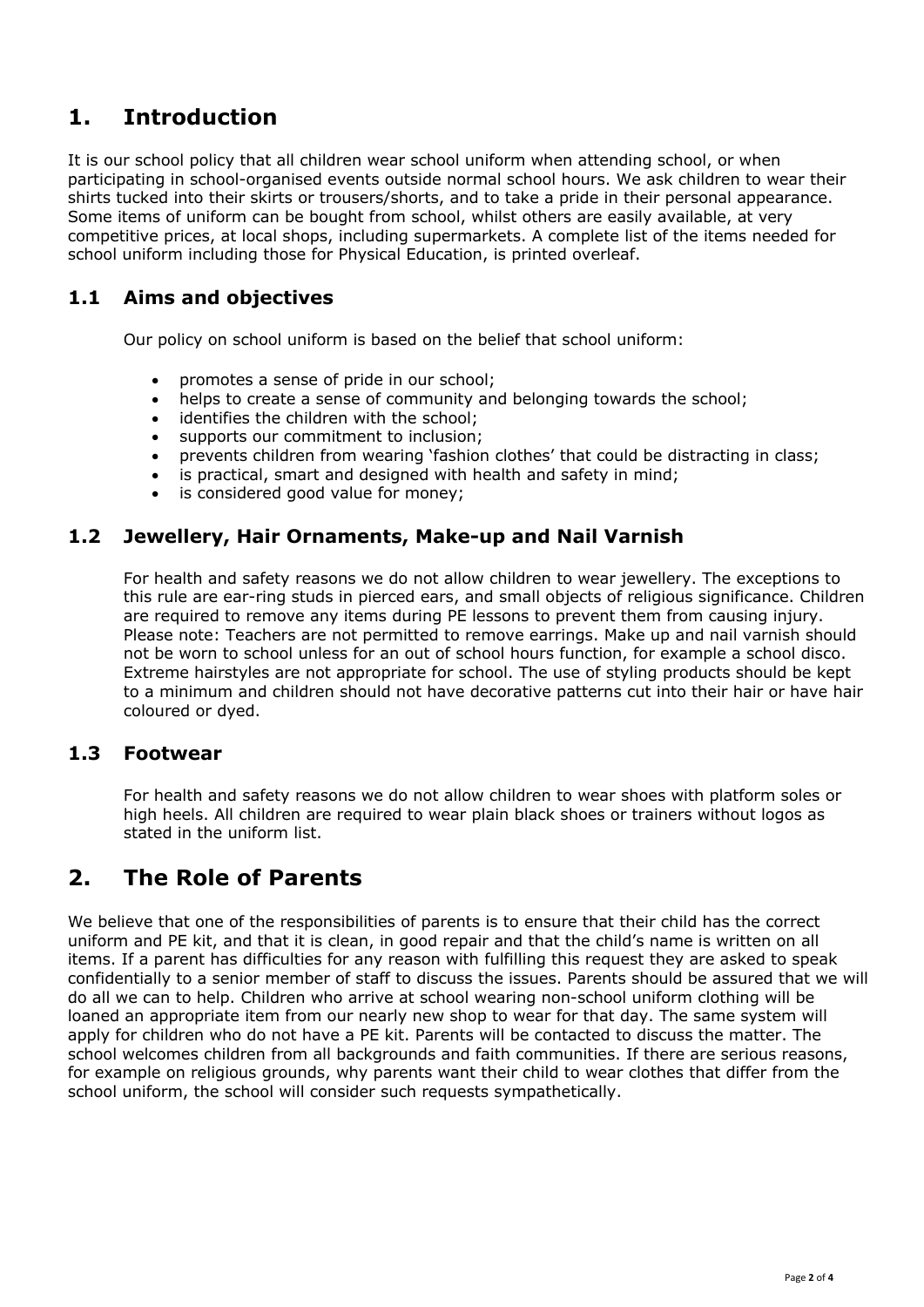# **3. The Role of Governors**

The governing body supports the headteacher in implementing the school uniform policy. It considers all representations from parents regarding the uniform policy and liaises with the headteacher to ensure that the policy is implemented fairly and with sensitivity. It is the governors' responsibility to ensure that the school uniform meets all regulations concerning equal opportunities. Governors ensure that the school uniform policy enables children to dress sensibly, in clothing that is hardwearing, safe and practical.

# **4. Monitoring and Review**

The governing body monitors and reviews the school uniform policy through its committee work by:

- seeking the views of parents, to ensure that they agree with and support the policy;
- considering, with the headteacher, any requests from parents for individual children to have special dispensation with regard to school uniform;

## **5. School Uniform List**

The school may occasionally offer for sale school uniform on-site, however most items can be bought from High Street shops. Items marked with a \* below, some of which have the school logo on, are sold through our uniform supplier:

**https://www.roughcutcasuals.co.uk/find-my-school/primary-schools/princess-may-primary-school.html**

The price list is available on our website.

## **5.1 For girls:**

- Grey skirt/pinafore dress/shorts/trousers or green and white checked or striped dresses
- White blouse or collared shirt no polo shirts please
- Green jumper or cardigan, **with the Princess May logo**
- Plain white short or knee length socks (not over the knee) or
- Black, navy or grey tights
- Black shoes

## **5.2 For boys:**

- Grey shorts or trousers **not jogging bottoms**
- White collared shirt no polo shirts please
- Green jumper or cardigan, **with the Princess May logo**
- Black shoes

Shoes should be flat, black and appropriate for school. Your child should wear shoes which he or she can manage to do up independently Please do not send your child to school in shoes which prevent them from running in the playground.

## **6. P.E. Kit**

Children need a change of clothes and footwear for P.E (for health and hygiene reasons) and a drawstring bag in which to keep the kit at school. PE kit and PE bags may be bought from the school office. All school uniform and P.E. kit MUST be named. Children can become upset as a result of lost clothing, please help us by naming everything.